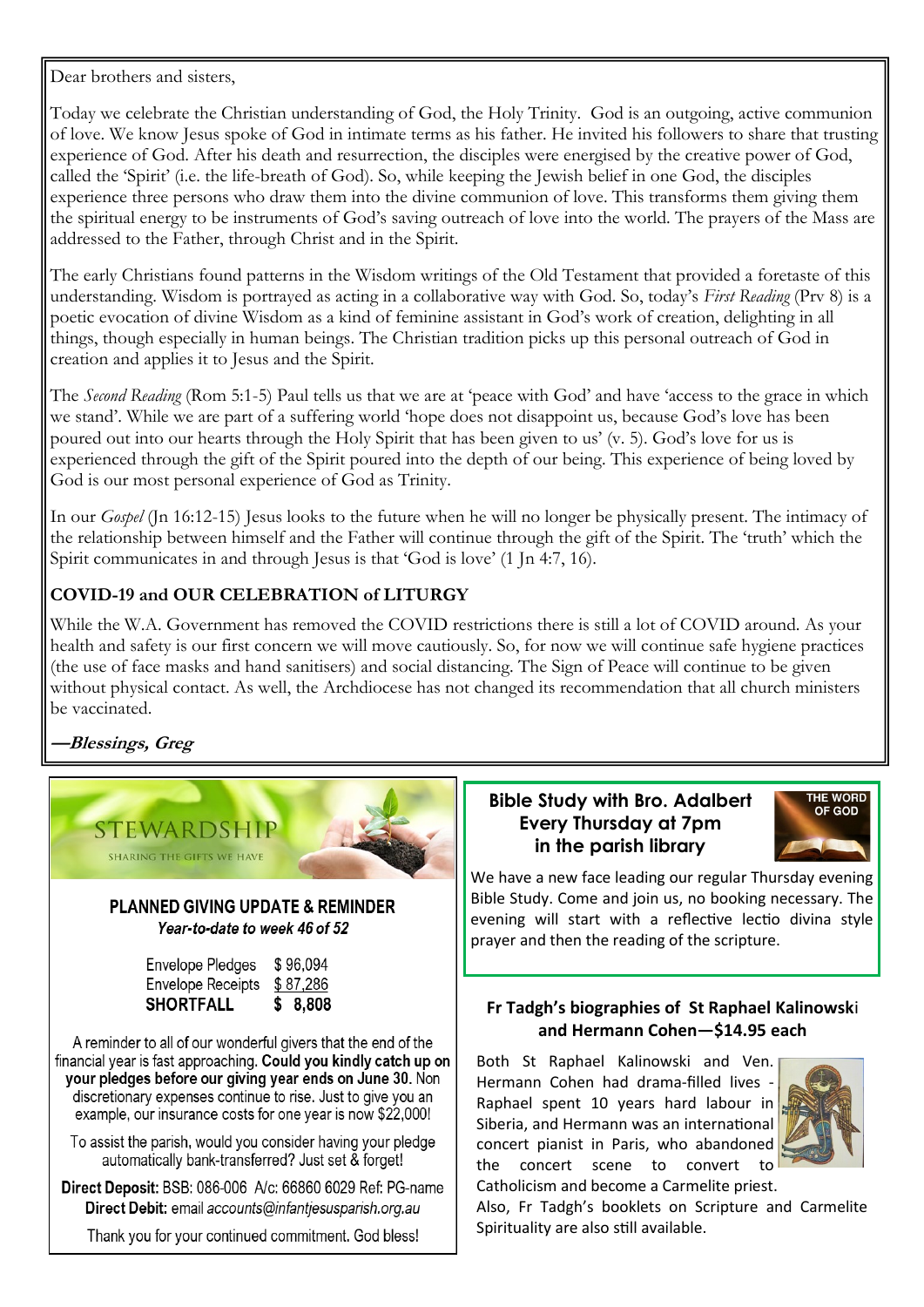### **PLENARY COUNCIL UPDATE**

The four-year journey of the Fifth Plenary Council of Australia will

PlenaryCouncil 2020 reach the second - and final - assembly in July 2022. On 1st of June, the Framework for Motions document was published. The document contains 30 motions across eight mission areas that the 277 members—clergy, religious and laity, will vote next month. You can view the Framework for Motions document online at plenarycouncil.catholic.org.au

# **RAFFLE TICKETS SALE**

**18th and 19th June at All Masses** A parishioner has kindly offered to



tickets. Cash only. Please come prepared to support generously. The raffle prizes are:

**1st Prize**—Dinner set (47 piece).

**2nd Prize**—Bowl sets (4 piece) by Maxwell Williams. **3rd Prize**—Vintage pearl inlay wall picture.

**4th Prize**—The ultimate far-free dessert cookbook.



#### **SACRAMENT OF CONFIRMATION 2022**

Congratulations to our parish children who received the Sacrament of Confirmation this week. May many blessings come to you and family on your Confirmation day, and may God's love be in

your heart to strengthen you along life's way. Congratulations and best wishes from your parish family!



**PILGRIM STATUE**  This week in the home of Mrs S Calanni 9 Robinson Rd, Morley. Ph: 9276 5268

### **PARISH PRAYER CONCERNS**

**Recently Deceased:** Frank Calleja and Domenico Pinelli;

**Deceased:** Beverley Silver, Arthur Chemello, Marcello Chemello, Cedric Kleinman and Ashley Silver;

**Anniversaries:** Diego Barzasi, Bernard Teo, Daisy Doris Sequerah, Gerald Yeo, Patrick Pow, Diago Fernandes, and Luigi Tenaglia;

**The Sick of the Parish:** Bertha Boswell and all who are in need of our prayers.

> **"O God, how wonderful your name in all the earth"**

### **CALENDAR OF SAINTS**

**13 Jun:** St Anthony of Padua, priest, doctor

#### **EXPLORING SCRIPTURE AND THE RCIA PROCESS**

A series of six workshops, for those willing to support the ministry of RCIA. We had the first two workshops and had really positive feedbacks. There are 4 more workshops available to sign up. Notes from previous workshops would be passed on if you missed out. Venue – Girrawheen parish, Saturday mornings,  $28^{th}$  May  $-2^{nd}$  July. Details and registration forms available from the parish office, or [Christian.initiation@perthcatholic.org.au](mailto:Christian.initiation@perthcatholic.org.au) Telephone: 6104 3696

### **In Our Church**

**Morning Mass:** Mon - Fri: 7am & 9am, Saturday and Public Holidays: 8.30am **Sunday Masses:** 6pm (Saturday), 7.30am, 9.30am, 11.30am (Italian), 6pm **Reconciliation:** Saturday 10 - 11am and 5 - 5.30pm **Perpetual Novena in Honour of Our Lady of Mt. Carmel:** Wednesday 6.30pm **Exposition of the Blessed Sacrament:** Friday 9.30 - 10.30am **Eucharistic Prayer:** Friday 6.30 - 7.30pm **Baptisms, Weddings & Sacraments:** Please contact the Parish Office - 9276 8500 | enquiries@infantjesusparish.org.au

#### **Supporting Our Parish Financially**

**First Collection EFT Details Account Name:** Carmelite **BSB:** 066 132 **Account Number:** 0080 0015 **Reference:** Your name

**Second Collection EFT Details Account Name:** Infant Jesus Parish Morley **BSB:** 086 006 **Account Number:** 66860 6029 **Reference:** PG-Your name

### **Our Parish Team**

**Parish Priest:** Fr. Greg Burke - pp@infantjesusparish.org.au **Assistant Priests** Fr. John Pallippadan - pallipadanj@gmail.com **Infant Jesus Primary School:** Principal Clare Moffat - info@infantjesus.wa.edu.au **Parish Safeguarding Officers:** Julie Lambert - **Parish Secretary**: Billie Dewitt - secretary@infantjesusparish.org.au **Reception:** Theresa Choo - enquiries@infantjesusparish.org.au **PREP Coordinator:** Sue Goodwin - prep@infantjesusparish.org.au **Sacramental Coordinator:** Theresa Choo sacramental@infantjesusparish.org.au **Parish Account Officer:** Darren Parnell - accounts@infantjesusparish.org.au **Maintenance Manager:** Andrew Davini - maintenance@infantjesusparish.org.au

**Admin Assistant:** Carol Smith enquiries@infantiesusparish.org.au julielambert@bigpond.com **Columbarium Committee:** Andrew Davini columbarium@infantjesusparish.org.au **Parish Inclusion Coordinator:** Sue Baile - 0497 163 387 **PARISH OFFICE:** 47 Wellington Road, Morley 9276 8500 **Office hours:** Monday - Thursday 9.30am -12.30pm **Facebook:** infantjesusmorley **Web:** www.infantjesusparish.org.au